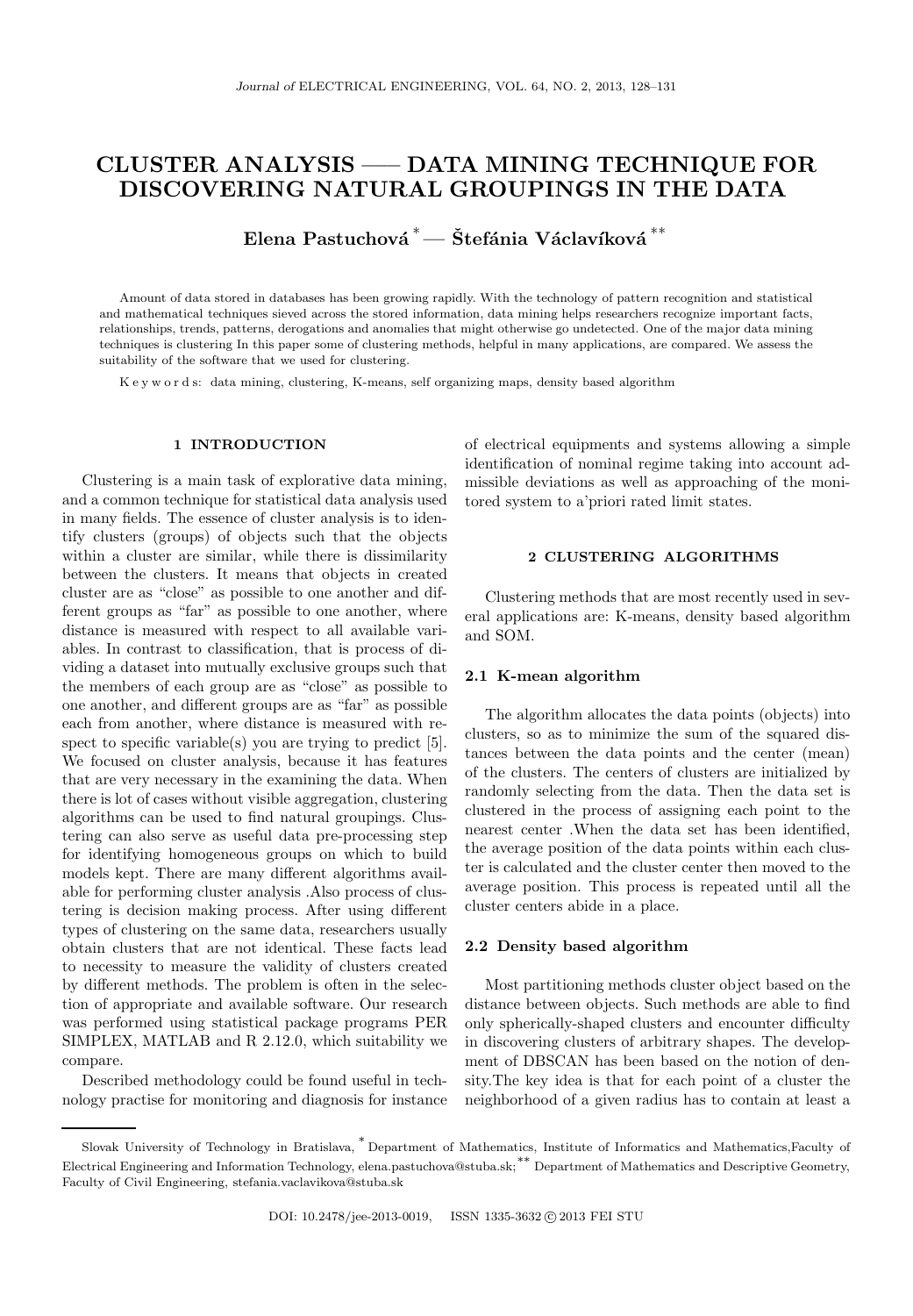minimum number of points, i.e. the density in the neighborhood has to exceed some threshold. Two global parameters for DBSCAN algorithms are:

- 1.  $\varepsilon$  Maximum radius of the neighborhood,
- 2. MinPts Minimum number of points in an  $\varepsilon$ -neighborhood of that point.

The  $\varepsilon$ -neighborhood of a point p, denoted by  $Neps(p)$ , is

$$
Neps(p) = \{ q \in D \mid \text{dist}(p, q) \le \varepsilon \}. \tag{1}
$$

We say, that point  $p$  is directly density-reachable from point q, with respect to (wrt) some  $\varepsilon$  and MinPts if

$$
p \in Neps(q) \text{ and } |Neps(q)| \leq MinPts, \tag{2}
$$

where  $|Neps(q)|$  is the number of elements of  $Neps(q)$ .

A point  $p$  is *density-reachable from a point q*, if there is a sequence of points  $p_1, p_2, \ldots, p_n, p_1 = q, p_n = q$ , such that  $p_{i+1}$  is directly density-reachable from  $p_i$ .

A point  $p$  is *density-connected to a point q*, if there is a point  $o$  such that both,  $p$  and  $q$  are density-reachable from o.

The algorithm of DBSCAN is as follows [2].

- 1. Select an arbitrary point p.
- 2. Retrieve all points density-reachable from p, wrt  $\varepsilon$ and MinPts.
- 3. If p is a core point, a cluster is formed.
- 4. If p is a border point, no points are density-reachable from  $p$  and DBSCAN visits the next point of the database.
- 5. Continue the process until all of the points have been processed.

According to previous definitions, there are only three types of objects:

- Core points all points that have at least  $MinPts$  points in their  $\varepsilon$ -neighborhood;
- Border points all points that have less than  $MinPts$ points in their  $\varepsilon$ -neighborhood, but they are close enough to some core point;

Outliers – all other points.

### 2.3 Self organizing (Kohonen) maps (SOM)

The SOM algorithm is an unsupervised learning algorithm, where the learning algorithm establishes a topological relationship among input data. An attractive characteristic of the SOM is the ability to project high dimensional space (mainly spaces with more than 3 dimensions) into two or three dimensional spaces, that can be easily visualized [4]. Every map consists of some number of neurons (in most cases neurons are represented by hexagons). The aim of algorithm is to project all objects to neurons under the condition, that similar objects should be projected to similar neurons (this is called topology preserving). If we want to find clusters, we have to project all objects into two-dimensional space and identify similar objects. The advantage of this approach is that we also identify outliers in data that do not belong to any cluster.

An algorithm that produces such a network can be briefly described as follows [3].

The SOM consists of two layers of neurons. The input layer is an array of  $M$  neurons. The neurons on the output layer are located on a grid with certain neighborhood relationship. The first step in constructing a SOM is to initialize the weight vectors.

 $W_j = [w_{1j}, w_{2j}, \dots, w_{Mj}]^\top$ ,  $j = 1, 2, \dots, N$  The SOM algorithm computes a similarity (distance) measure between the input vector  $X = [x_1, x_2, \ldots, x_M]^\top$ and the weight vector  $W_j = [w_{1j}, w_{2j}, \dots, w_{Mj}]^\top$ ,  $j =$  $1, 2, \ldots, N$  of each neuron  $u_i$ , the weight vector of each neuron has the same dimension as the input pattern. The Euclidean distance  $d_j$  between the weight vector  $W_j$  and input vector  $X$  is frequently used.

The output vector with the weight vector that is the smallest distance from the input vector is the winner. The weights of this winning neuron are adjusted in the direction of the input vector. Not only the winning neuron but also the neurons in the topological neighborhood of the winning neuron are affected by the competition. The winning neuron is the center of the topological neighborhood. The change to the weight vector  $W_i$  can be obtained as

$$
\Delta W = \alpha h_j \left( X - W_j \right) \tag{3}
$$

Where  $\alpha$  is the learning-rate parameter of the algorithm and  $h_i$  is a topological neighborhood.

Hence, the updating weight vector  $W_j(t+1)$  at time  $t+1$  is defined

$$
W_j(t+1) = W_j(t) + \alpha(t)h_j(t)(X - W_j(t))
$$
 (4)

where  $\alpha(t)$  and  $h_i(t)$  are the learning-rate parameter and the topological neighborhood at time  $t$ . Applying  $(4)$  to all the neurons in the lattice that lie inside the topological neighborhood of winning neuron.

Upon repeated presentations of the training data, the weight vectors tend to move toward the input pattern due to the neighborhood updating. That is, the adjustment makes the weight vectors to be similar to the input pattern. The winning neuron shows the topological location of the input pattern. The neighborhood of the winning neuron shows the statistical distribution of the input pattern. The output of the SOM is obtained using a dynamic patterns grid, which shows a dynamic representation of the neurons that are winning each pattern.

#### 3 EXPERIMENTAL RESULTS

The aim was to test various clustering techniques for pooling the analysed catchments of Slovakia into pooling groups based on seasonality of low flows lower than  $Q_{95}$ . In the beginning we realized cluster analysis using software Per Simplex, that was offered to Slovak Technical University for testing. This software create clusters like K-mean algorithm outlined below and then modified, if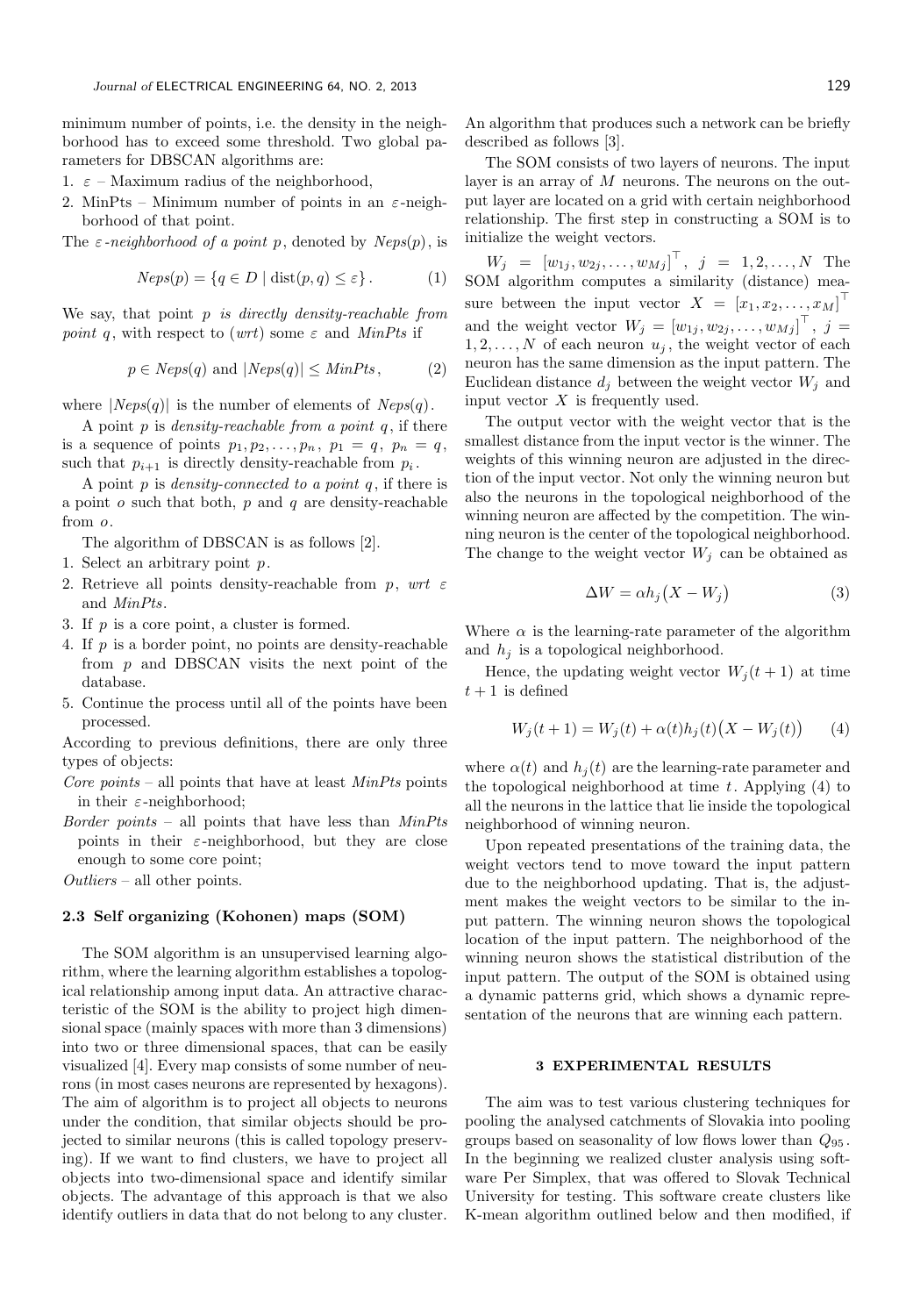

Comp 2  $\overline{2}$  $\overline{0}$ -2 -4  $\triangle$  Out-liers  $\ddot{}$ Cluster  $-4$   $-2$  0 2 4 Comp 1

Fig. 1. Results of clustering based on K-means method

Fig. 2. Results of clustering by DBSCAN



Fig. 3. Results of clustering using SOM

necessary, to improve the homogeneity of the groups as well as the size of the group.

Using K-means clustering, six clusters of homogeneous areas have been identified from the sample of 209 catchments where the basins within a cluster posses similar physiographic characteristics, while there is dissimilarity between the catchment in different clusters. The software offers clustering using K-means and "fuzzy" clustering, without getting to know the algorithm with which it operates [6]. Consequently, the following clustering method by SOM has been used Matlab 7.6.0.toolbox [9], while

actual preprocessing, data clustering by K-means, DB-SCAN, calculation silhouettes, Dunn coefficient was implemented in open-source R 2.12.0 program [8].

This analysis was conducted in a sample of 212 small and medium-sized basins from all over Slovakia. As a pooling variable, the relative frequency of occurrence of low flows, lower then  $Q_{95}$  was used. The application of the K-means method was analyzed by two clusters as the optimal solution (average silhouette coefficient was used to determine optimal number of clusters). The first cluster has 130 objects and covers most all regions of the Slovakia, while the second one has 82 objects, situated in the northern part of the country (see Fig. 1. where results from k-means algorithm are displayed in the first two principal components) [6].

The results of clustering with DBSCAN were significantly different, only one cluster was found and some objects were identified as outliers (see Fig. 2.). DBSCAN seems inappropriate for this dates, because two clusters are slightly overlapping and there is no clear separator between them which would have significantly low density of points (therefore only one large cluster of objects has been found.

In order to identify clusters using SOM algorithm, at the beginning, we used the so-called U-matrix and identified 2 clusters. PCA projection using first two principal components with SOM results can be seen in Fig. 3.

#### 4 CONCLUSION

In this article three of clustering methods applied to identify the homogeneous areas are compared: K-means, DBSCAN and SOM.

The main advantage of K-means algorithm is its simplicity and speed which allows it to run on large datasets. K-Means may produce tighter clusters than hierarchical clustering, especially if the clusters are globular. An important question that needs to be answered before applying the K-means clustering algorithm is how many clusters are in the data. Determining the number of clusters is not trivial (we used average silhouette coefficient for determining true number of clusters).

DBSCAN is robust enough to identify clusters in noisy data, requires just two parameters and is mostly insensitive to the ordering of the points in the database. This algorithm is efficient even for large spatial databases, discovers clusters of arbitrary shape and does not need to know the number of clusters in the data a priori, as opposed to K-means. DBSCAN cannot cluster properly datasets with large differences in densities and therefore for this kind of data is unacceptable.

The SOM algorithm is very efficient in handling large datasets, robust even when the data set is noisy and "topology-preserving" feature superior to K-means methods. One of the advantages of SOM is clustering the data without specifying the number of clusters in advance.